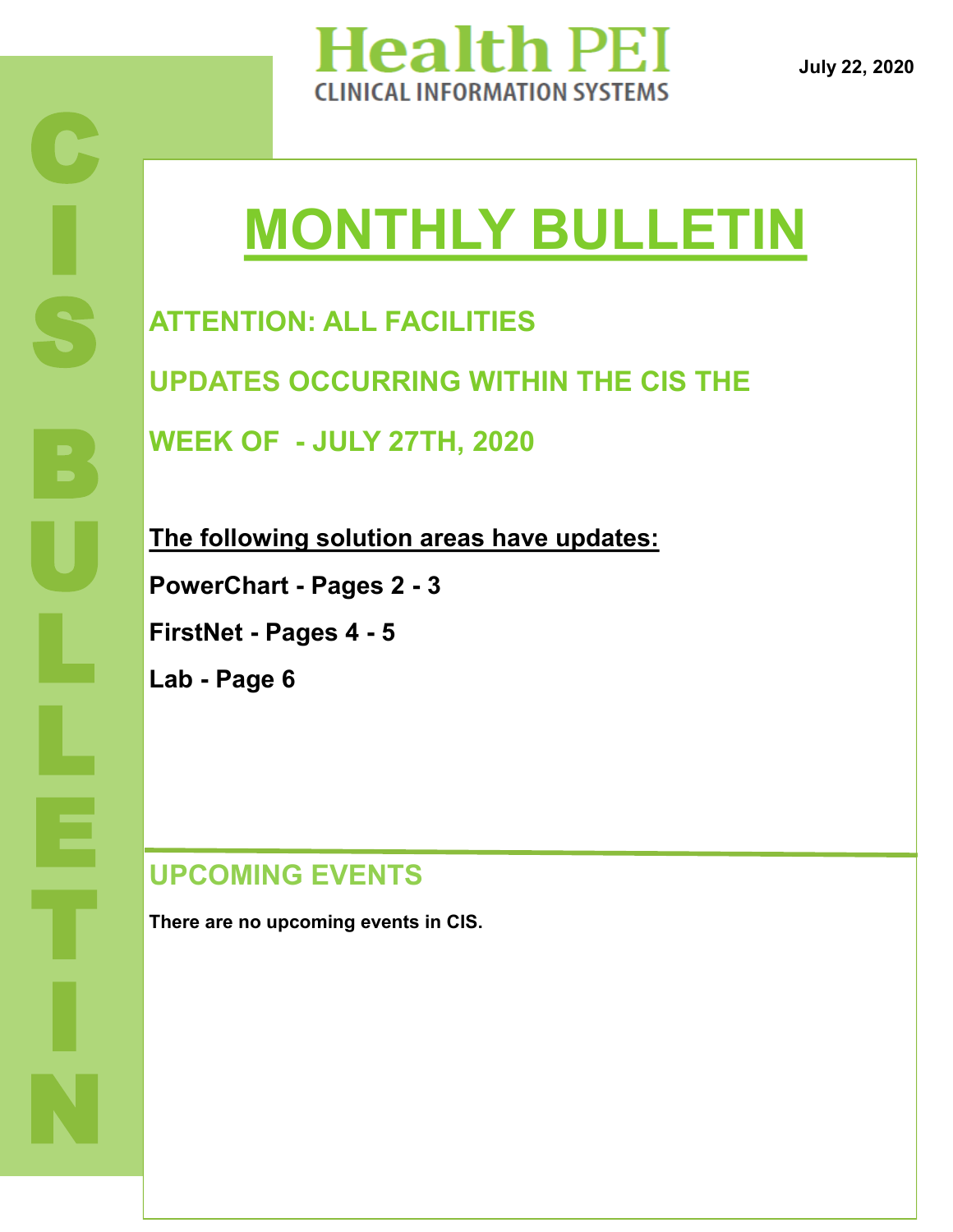### **PowerChart Updates:**

**New Field for Infrared Temperature -** Addition of a new field for documentation.

**Organ & Tissue Donation -** There has been a revision to the contact information on the Organ and Tissue Donation - Record of Discussion form

|                                    | Yes | No |  |
|------------------------------------|-----|----|--|
| Glasgow Coma Scale $\leq 5$        | ×   |    |  |
| Irreversible brain injury          |     |    |  |
| Ventilator dependent               |     |    |  |
| End of Life discussion with Family |     |    |  |
|                                    |     |    |  |

#### Candidate to Donate Organs **Tissue Donation Screening Tool**

If any ONE of the above contradictions exists. DO NOT MAKE A REFERRAL. If NO contradications exist, prior to appraching the family for donation, Call the Tissue Bank Specialist at 902-473-2222 to discuss eligibility.

If the patient is eligible, call the "Intent to Donate" local registry at 902-438-4200

 $\ddot{\phantom{0}}$ **Social History Update:** Including Vaping as part of the Used Tobacco Last 6 Months question.

|                                     | <b>Social History</b> |                 |                    |
|-------------------------------------|-----------------------|-----------------|--------------------|
| Used Tobacco/Vaping Last Six Months |                       | $\bigcirc$ None | ◯ Unable to obtain |

**New Consult Order: Consult Antimicrobial Pharmacist** - This order is available at all facilities.

| <b>Ex Details for Consult Antimicrobial Pharmacist</b><br>Details UE Order Comments |                                                             |
|-------------------------------------------------------------------------------------|-------------------------------------------------------------|
| $  \cdot   \times$<br>$+$ 2 in.                                                     |                                                             |
| $\div$<br>$\Rightarrow$ $\bullet$<br>1336<br>*Start Date/Time: 2020-Jun-30          | Consult Reason:                                             |
| Urgent Consults: Call 902-894-2587                                                  | (None)<br>Is there a specific question:                     |
|                                                                                     | <b>Antibiotic Allergy</b><br><b>Antibiotic Optimization</b> |
|                                                                                     | Bacteremia                                                  |
|                                                                                     | <b>Drug Interaction</b>                                     |
|                                                                                     | IV to PO Step-down                                          |
|                                                                                     | <b>Length of Therapy</b>                                    |
|                                                                                     | Other (freetext)                                            |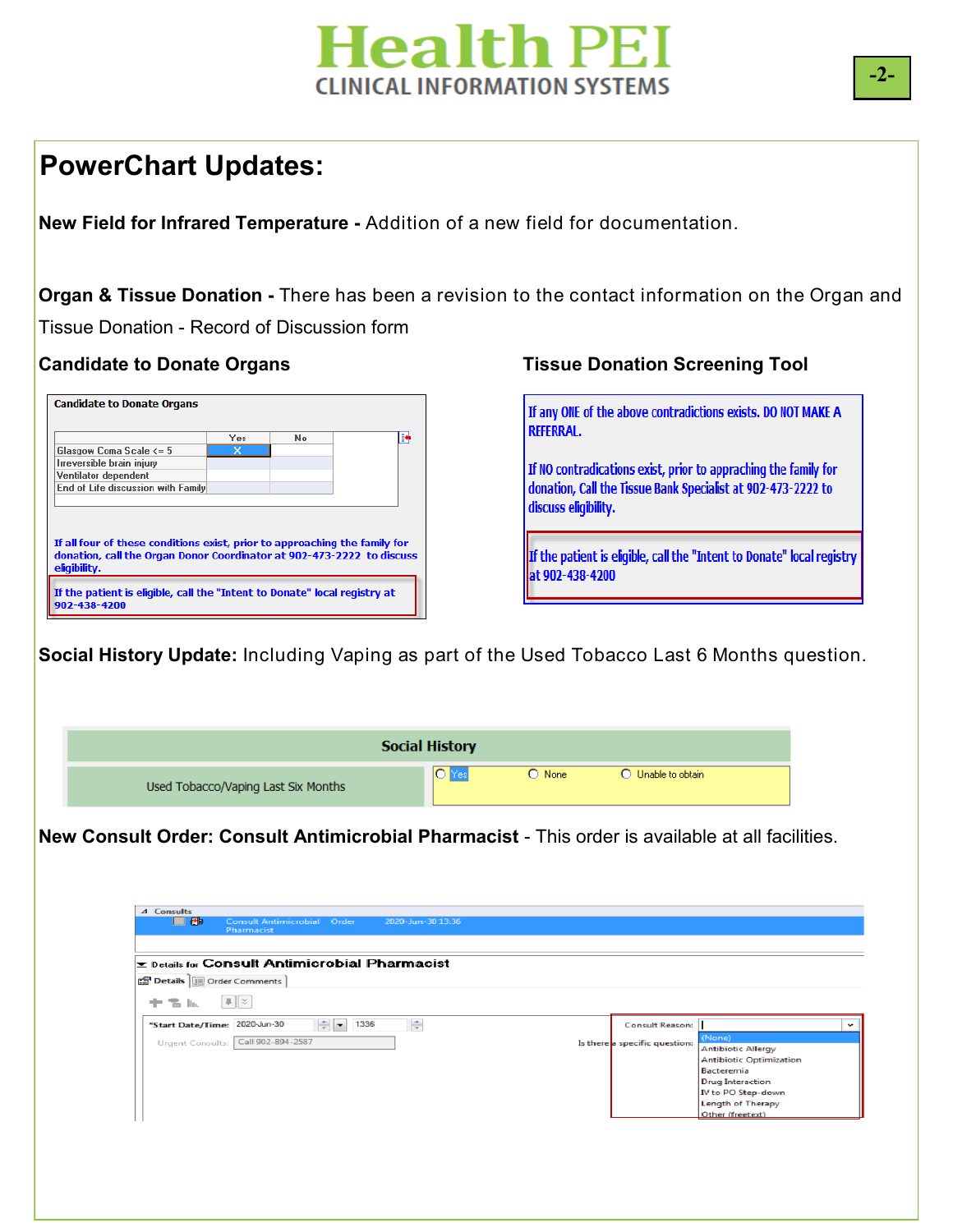### **PowerChart Updates:**

**Update to Discharge Patient Instructions** - Unit name and Unit number removed

|                                                                       | <b>Health PEI</b>                                           |  |  |  |  |
|-----------------------------------------------------------------------|-------------------------------------------------------------|--|--|--|--|
| <b>Patient Discharge Instructions</b>                                 |                                                             |  |  |  |  |
| Please take this with you to your follow-up appointments              |                                                             |  |  |  |  |
| Name: ZZ TEST, PATIENT FOUR<br><b>DOB</b> : 12/20/1980 12:00 AM       | Current Date: 2020-Jul-09 13:20:44<br><b>MRN: 888000902</b> |  |  |  |  |
| <b>Visit Date:</b>                                                    |                                                             |  |  |  |  |
| Next of Kin Name and Phone Number:                                    |                                                             |  |  |  |  |
| Comment:                                                              |                                                             |  |  |  |  |
| <b>Family Doctor/Nurse Practitioner:</b> No Family Doctor, Physician, |                                                             |  |  |  |  |
| Attending Physician: Miller, Stephen H, MD                            |                                                             |  |  |  |  |
| <b>Comment:</b>                                                       |                                                             |  |  |  |  |
| <b>Consulting Physician:</b>                                          |                                                             |  |  |  |  |
| <b>Comment:</b>                                                       |                                                             |  |  |  |  |
| <b>Allergies</b>                                                      |                                                             |  |  |  |  |
|                                                                       |                                                             |  |  |  |  |

#### **Bristol Stool Chart -** Addition of the Bristol Stool Chart to the Focused Assessment -



| "Performed on: 2020-Jul-16               | ÷<br>위치<br>1429                                                                 |                                |                                                                  |                                                            |                            |
|------------------------------------------|---------------------------------------------------------------------------------|--------------------------------|------------------------------------------------------------------|------------------------------------------------------------|----------------------------|
| <b>Vital Signs</b><br>Blateral and Ortho |                                                                                 |                                | <b>Assessment</b>                                                |                                                            |                            |
| Additional Girths                        | <b>GI Symptoms</b>                                                              | <b>Oral Assessment</b>         |                                                                  | <b>Abdomen Description</b>                                 |                            |
| Ankle Brachial Inc.                      |                                                                                 |                                | <b>Emesis Description</b>                                        |                                                            |                            |
| Assessment                               | No issues identified<br>Heatburn                                                | O Yes                          | $\Box$ Bile<br>$\Box$ Mucous<br><b>F</b> Blood clots             | $\Box$ Shiny<br>Asymmetric                                 |                            |
| Oral Health Asses                        | Diamea<br>Hiccoughing<br>□ Flatulence<br>Constipation                           |                                | Projectile<br>□ Blood-Tinged<br>Undigested food                  | <b>Bulges</b><br>$\Box$ Sunken<br>Distended                | Symmetric                  |
| Interventions for C                      | □ Incontinence<br>Stools, black/bloody                                          |                                | □ Watery<br>Bloody                                               | $\Box$ Flat<br>$\Box$ Taut                                 |                            |
| GI Ostomy Detaile                        | <b>IT</b> Vomiting<br>T Vomiting blood<br>$\Box$ Nausea<br>$\Box$ Anorexia      |                                | $\Box$ Clear<br>$\Box$ Other:<br>Coffee ground                   | <b>T</b> Protuberant<br>$\Box$ Other:<br><b>Pulsations</b> | □ Veins dilated            |
| <b>Tube Care</b>                         | $\Box$ Pain<br>$\Box$ Belching                                                  |                                | $\Box$ Fecal odor                                                | <b>D</b> Rounded                                           |                            |
| <b>Tube Feeding</b>                      | $\Box$ Other:<br>Cramping                                                       |                                |                                                                  |                                                            |                            |
| Incision/Wound C                         |                                                                                 |                                |                                                                  |                                                            |                            |
| Enema Admin                              | <b>Abdomen Palpation</b>                                                        |                                | <b>Abdominal Quadrant Assessment</b>                             | <b>Masses Location</b>                                     | <b>Abdominal Girth</b>     |
| Blood/Stool                              | $\Box$ Firm<br>$\Box$ Rigid<br>$\Box$ Other:                                    | All quadrants                  | $\Box$ RUQ<br>$\Box$ RLQ                                         | $\Box$ LLQ<br>$\Box$ All quadrants                         | cm                         |
| <b>Education</b>                         | $\Box$ Masses<br>$\Box$ Soft<br>Non-Tender<br>$\Box$ Tender                     | $\Box$ we<br>$\square$ uq      |                                                                  | $\Box$ LUQ<br>$\Box$ BLQ<br>$\Box$ RUQ                     |                            |
| Education Oral Hr                        |                                                                                 |                                |                                                                  |                                                            |                            |
| <b>Bristol Stool Chart</b>               |                                                                                 |                                |                                                                  | <b>Vomiting Duration</b>                                   |                            |
|                                          | <b>Constipation Duration</b>                                                    | <b>Diarrhea Frequency</b>      | <b>Vomiting Frequency</b>                                        | <b>Passing Flatus</b>                                      |                            |
|                                          |                                                                                 |                                |                                                                  | O Yes                                                      |                            |
|                                          |                                                                                 |                                |                                                                  | $\cap$ No                                                  |                            |
|                                          |                                                                                 |                                |                                                                  |                                                            |                            |
|                                          | <b>Stool Description</b>                                                        |                                | <b>Stool Color</b>                                               | <b>Last Bowel Movement</b>                                 | <b>Bristol Stool Chart</b> |
|                                          | $\Box$ Soft<br>$\Box$ Hard<br>$\Box$ Pasty<br>$\Box$ Clots<br><b>ITI</b> Liquid | $\Box$ Watery<br>$\Box$ Other: | $\Box$ Clay<br><b>D</b> Brown                                    | $\div$<br>2020-Jul-10                                      | O Document assessment      |
|                                          | $\Box$ Seedy                                                                    | □ Semi-Formed                  | $\Box$ Black<br>$\Box$ Green<br>FI Blood, frank<br>$\Box$ Yellow |                                                            |                            |

The Bristol Stool Chart will pull through the last 3 recordings for the Date of Last Bowel Movement and the Stool Type History

| <b>Stool Type History</b>                                                |
|--------------------------------------------------------------------------|
| <b>Stool Type History</b>                                                |
| Stool Type: Type 5 - Soft blobs with clear-cut edges (07/16/20 11:08:00) |
| Stool Type: Type 1 - Separate hard lumps, like nuts (07/16/20 11:07:00)  |
|                                                                          |
|                                                                          |
|                                                                          |
|                                                                          |
|                                                                          |
|                                                                          |
|                                                                          |
|                                                                          |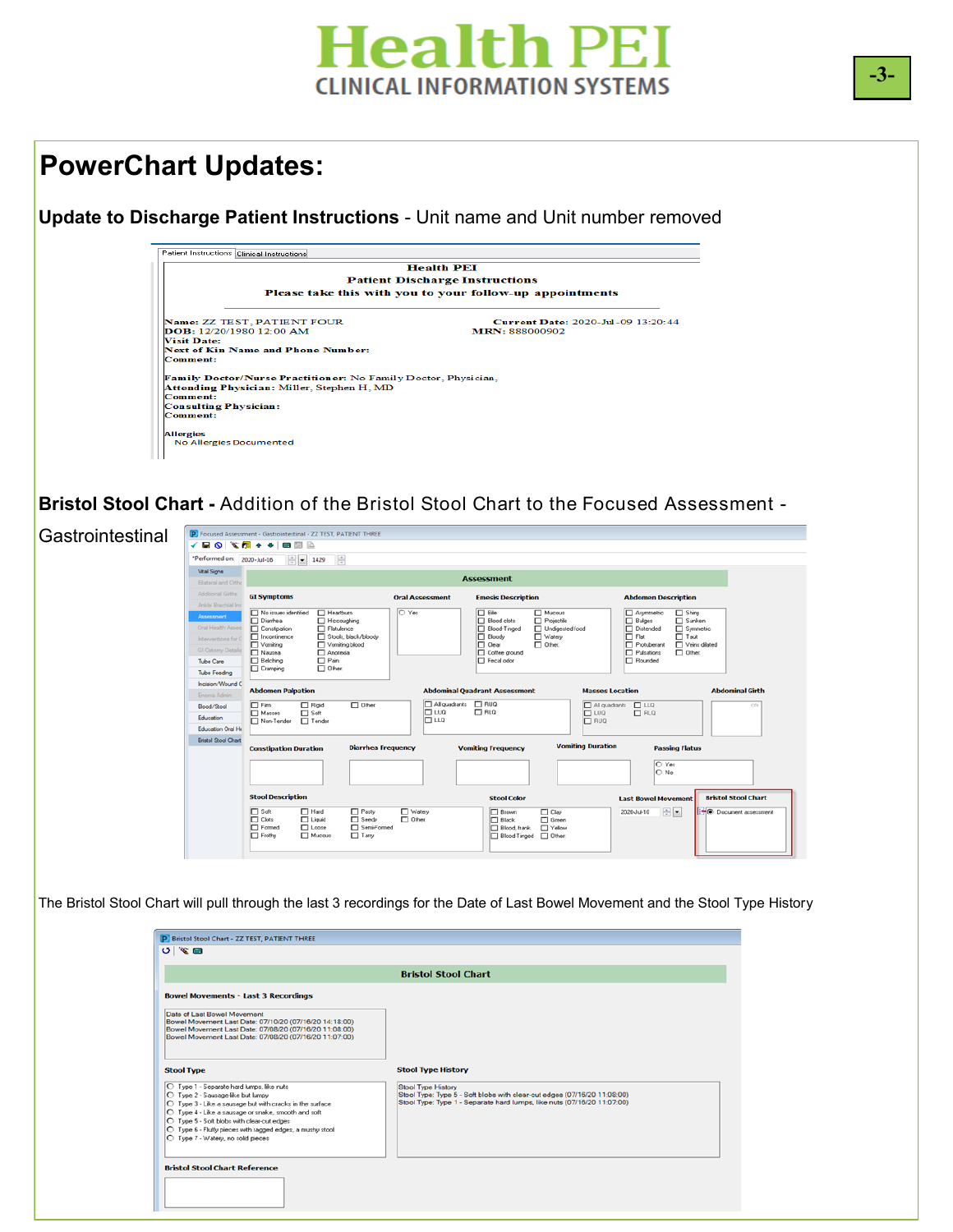### **FirstNet Updates:**

**Order Comment for ED Admit Order -** the order comment is being updated to reflect current practice.

| <b>ED Admit Order</b><br>Details:<br>Attending Physician: Unknown Physician, Physician,, Date: 2020-Jul-09 15:00                                                                                                                                                                                                                                                                                                                                                                                                                                                                                                                                                                                           | Current version |
|------------------------------------------------------------------------------------------------------------------------------------------------------------------------------------------------------------------------------------------------------------------------------------------------------------------------------------------------------------------------------------------------------------------------------------------------------------------------------------------------------------------------------------------------------------------------------------------------------------------------------------------------------------------------------------------------------------|-----------------|
| Order Comment:<br>**Pursuant to HPEI Order Management Policy, section 1.4, the admission transitional orders<br>written by me are valid for up to 24 hours. After 24 hours, these orders should not be acted on.<br>The purpose of these orders is to allow for the safe transitioning of care from the emergency<br>physician to the attending physician**<br>** Pursuant to HPEI Order Management Policy, section 1.4, the admission transitional orders<br>written by me are valid for up to 24 hours. After 24 hours, these orders should not be acted on.<br>The purpose of these orders is to allow for the safe transitioning of care from the emergency<br>physician to the attending physician.** |                 |
|                                                                                                                                                                                                                                                                                                                                                                                                                                                                                                                                                                                                                                                                                                            |                 |
| <b>ED Admit Order</b><br>Details:<br>Attending Physician: Unknown Physician, Physician,, Date: 2020-Jul-09 14:46                                                                                                                                                                                                                                                                                                                                                                                                                                                                                                                                                                                           | New version     |

**Order Folder Name Change -** ED Careset is now ED Lab PowerPlan

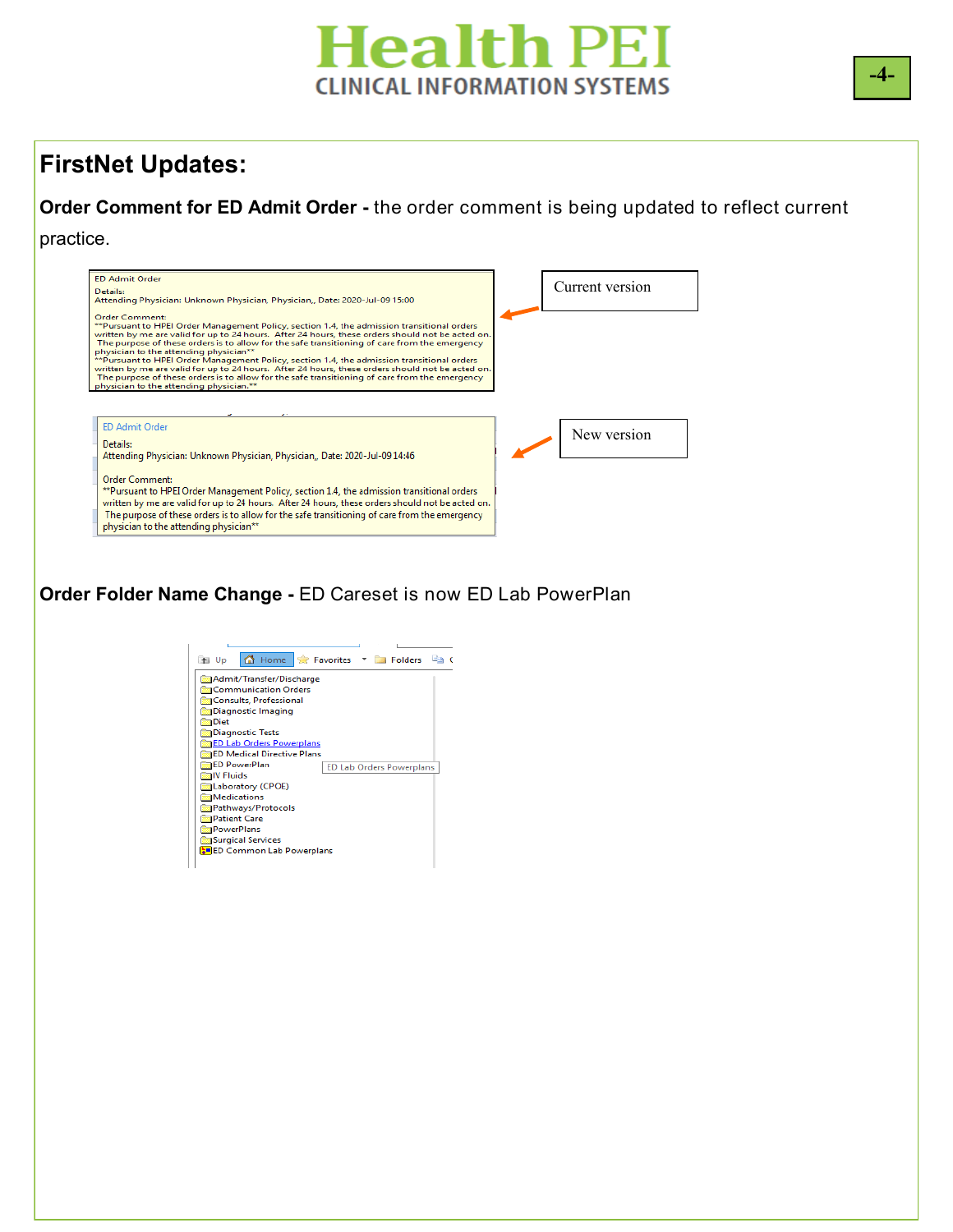

### **FirstNet Updates: (continued)**

**Cough and Flu Clinic -** Will be available as a discharge disposition

| Discharge Disposition:        | Disch |
|-------------------------------|-------|
|                               |       |
| <b>Against Medical Advice</b> |       |
| AWNI.                         |       |
| Cancelled Encounter           |       |
| Cough and Flu Clinic          |       |
| Discharged With Approval      |       |
| Discharged without Approval   |       |
| DOA                           |       |
| Duplicate Patient             |       |
| Expired                       |       |
| Home                          |       |
| Left Without Being Seen       |       |
| <b>Physician Clinic</b>       |       |
|                               |       |

**New Addition on ED Triage PowerForms** - bCAM has been added for the EDs that use that form. It can be accessed from the neurological section of the triage form.

| *Performed on: 2020-Jul-09                                   | $\frac{1}{\sqrt{2}}$<br>듺<br>$\blacktriangledown$<br>1454                           |                                                                |                                                                                          |                                                                                                                                  |                                 |
|--------------------------------------------------------------|-------------------------------------------------------------------------------------|----------------------------------------------------------------|------------------------------------------------------------------------------------------|----------------------------------------------------------------------------------------------------------------------------------|---------------------------------|
| Febrile Screen                                               |                                                                                     |                                                                | <b>Neurological</b>                                                                      |                                                                                                                                  |                                 |
| <b>ARO</b> Assessment                                        |                                                                                     |                                                                |                                                                                          |                                                                                                                                  | <b>PERRLA</b>                   |
| Reason for Visit                                             | <b>Aspiration Risk</b>                                                              |                                                                |                                                                                          | <b>Facial Symmetry</b>                                                                                                           |                                 |
| General                                                      | $\Box$ None<br>□ Cough/Frequent throat clearing with oral intake                    | □ Difficulty swallowing saliva<br>Difficulty swallowing solids |                                                                                          | □ Symmetric<br>Asymmetric                                                                                                        | $\bigcirc$ Yes<br>$\bigcirc$ No |
| Primary Pain                                                 | Decreased ability to handle secretions                                              | □ Weak, ineffective cough                                      |                                                                                          | Drooping left side face                                                                                                          |                                 |
| Vital Signs<br><b>Bilateral and Ortho</b>                    | Difficulty swallowing liquids, thick                                                | Wet sounding voice                                             |                                                                                          | Drooping right side face                                                                                                         |                                 |
| <b>Additional Girths</b>                                     | Difficulty swallowing liquids, thin<br>$\Box$ Other:<br>Difficulty swallowing pills |                                                                |                                                                                          | □ Drooping left side mouth<br>Drooping right side mouth                                                                          |                                 |
| Assess/Tx                                                    |                                                                                     |                                                                |                                                                                          | Unequal facial movements                                                                                                         | <b>bCAM Assessment</b>          |
|                                                              |                                                                                     |                                                                |                                                                                          | $\Box$ Other:                                                                                                                    | i Yes                           |
| Additional Pain<br>Point of Care                             |                                                                                     | mm                                                             | mm                                                                                       |                                                                                                                                  |                                 |
| Medlist                                                      | Left<br><b>Pupil Size (mm)</b>                                                      | <b>Right</b>                                                   |                                                                                          |                                                                                                                                  |                                 |
| <b>EENT</b>                                                  |                                                                                     |                                                                |                                                                                          |                                                                                                                                  |                                 |
| Cardiovascular                                               | <b>E</b> Brief Confusion Assessment Method (bCAM) - ZAKEMY, PAUL                    |                                                                |                                                                                          |                                                                                                                                  |                                 |
| Respiratory                                                  | じざ目                                                                                 |                                                                |                                                                                          |                                                                                                                                  |                                 |
| Gastrointestinal                                             |                                                                                     |                                                                |                                                                                          |                                                                                                                                  |                                 |
| GU/OB                                                        |                                                                                     | <b>Brief Confusion Assessment Method (bCAM)</b>                |                                                                                          |                                                                                                                                  |                                 |
| <b>Bladder Scan</b>                                          |                                                                                     |                                                                | O Yes - Assess Feature Two                                                               | O No - bCAM Negative No Delirium                                                                                                 |                                 |
| Musculoskeletal                                              | Feature 1 - Altered Mental Status or Fluctuating Course                             |                                                                |                                                                                          |                                                                                                                                  |                                 |
| Integumentary As:                                            |                                                                                     |                                                                |                                                                                          |                                                                                                                                  |                                 |
| Surgical Drains/T                                            | Feature 2: Can you name the months backwards from December to July?                 |                                                                |                                                                                          |                                                                                                                                  |                                 |
| Upper Neurovasc                                              | Feature 2 - Inattention                                                             |                                                                | O 0 or 1 Errors - bCAM Negative No Delirium<br>◯ >1 Errors - Assess Feature Three        |                                                                                                                                  |                                 |
| Lower Neurovasc                                              |                                                                                     |                                                                |                                                                                          |                                                                                                                                  |                                 |
| Mental Health                                                | Feature 3- Complete Richmond Agitation Sedation Scale if YES                        |                                                                |                                                                                          | Richmond Agitation Sedation Scale                                                                                                | $\overline{O}$ Yes              |
| Neurological                                                 |                                                                                     |                                                                |                                                                                          |                                                                                                                                  |                                 |
| Glasgow Coma                                                 | Feature 3- Altered Level of Consciousness                                           |                                                                |                                                                                          | O Yes - bCAM Positive Delirium Present O No - Assess Feature Four                                                                |                                 |
| Suicide Risk                                                 |                                                                                     |                                                                |                                                                                          |                                                                                                                                  |                                 |
| Violence/Aggress                                             | Feature 4:<br>1) Will a stone float on water?                                       |                                                                |                                                                                          |                                                                                                                                  |                                 |
|                                                              | 2) Are there fish in the sea?                                                       |                                                                |                                                                                          | Command: "Hold up this many fingers" (Hold up two fingers).<br>"Now do the same thing with the other hand" (Do not demonstrate). |                                 |
|                                                              | 3) Does 1 pound weigh more than 2 pounds?                                           |                                                                |                                                                                          |                                                                                                                                  |                                 |
|                                                              |                                                                                     |                                                                |                                                                                          |                                                                                                                                  |                                 |
| Suicide Risk Estin<br>Suicide Risk Inter<br>Violence/Aggress | 4) Can you use a hammer to pound a nail?                                            |                                                                |                                                                                          |                                                                                                                                  |                                 |
| Violence/Aggress                                             | Feature 4- Disorganized Thinking                                                    |                                                                | O Any Errors - bCAM Positive Delirium Present<br>O No Errors - bCAM Negative No Delirium |                                                                                                                                  |                                 |
| <b>Brief Confusion As</b>                                    |                                                                                     |                                                                |                                                                                          | Right click on the icon, to access the Reference text link -->                                                                   |                                 |